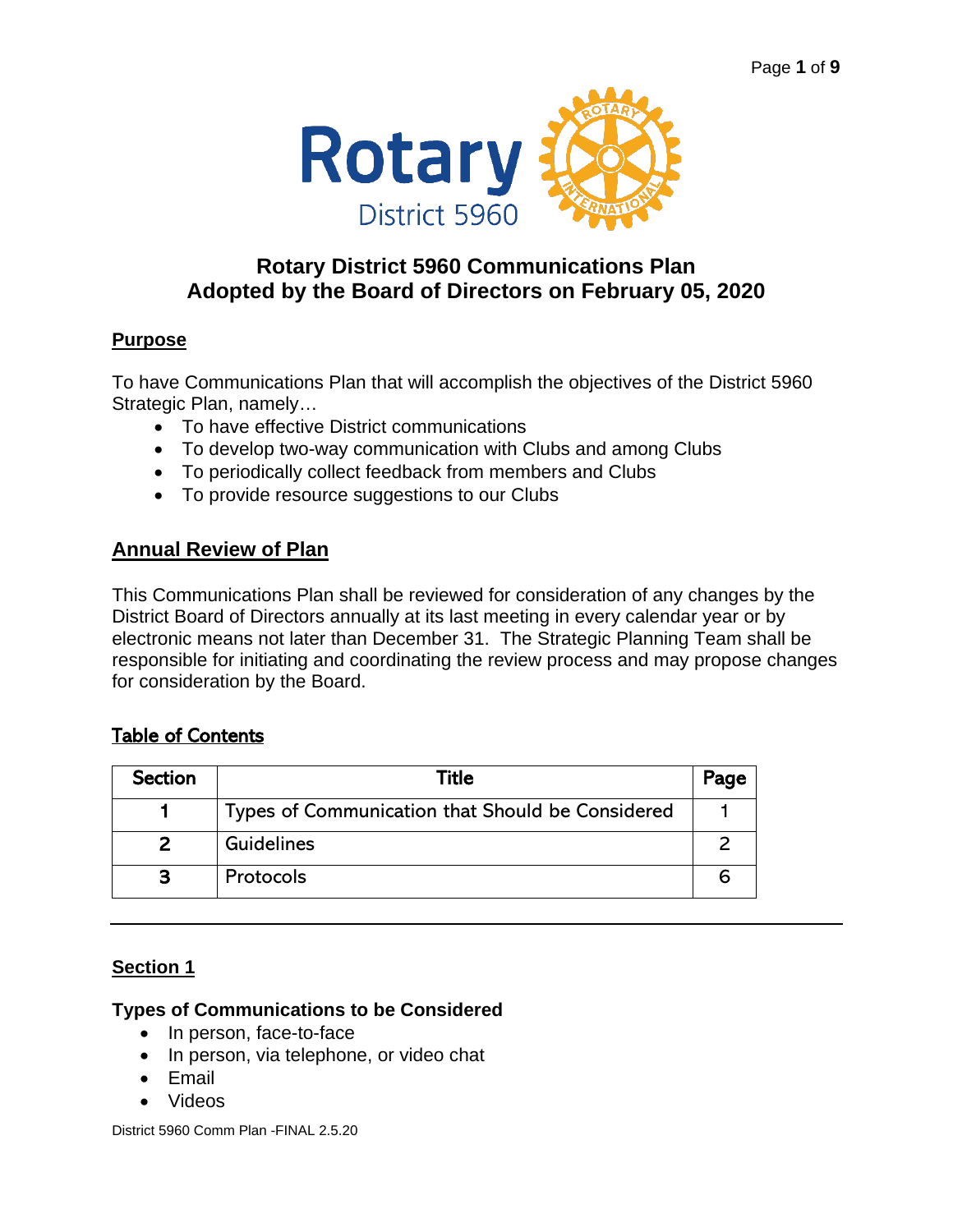- Video Conferencing
- Podcasts
- Snail mail (some with handwritten notes)
- Flyers
- Announcements prepared and sent to clubs
- Announcements via visits to clubs *by District leaders*
- Texts
- Social Media
- Surveys
- The District Website
- District Newsletters, written and video version, or a combination thereof
- PowerPoint slides for Club announcements
- Facebook Live

## **Section 2**

#### **Rotary District 5960 Communication Guidelines**

There are four Parts of these Guidelines:

- **I. Effective District Communications**
- **II. Two-Way Communications with Clubs and Among Clubs**
- **III. Receiving Feedback from Members and Clubs**
- **IV. Assistance to Clubs Regarding Communications**

#### **I. Effective District Communications**

#### **A. Email and Video Messaging**

- 1. Work to average no more than 3 per week and only one a week would be ideal.
	- $\circlearrowright$  It is best to send emails on Tuesdays, Wednesdays, or Thursdays between 10:30 a.m. & noon, or between 7:30 a.m. and 9 a.m.
- 2. At the beginning of every month, distribute to each Rotarian in the district a specific and separate bulletin of district events and meetings. Consider a working title: Around the District.
	- $\circlearrowright$  The monthly distribution would duplicate current website "Events" and "Calendar" options. All are most informative, but the reader must personally pursue those means. The purposeful redundancy of a bulletin sent automatically to all Rotarians in the District is more "push" rather than "pull." Receiving the message monthly can be timely, informative, and motivational. It might result in a "I didn't know our District is doing that!"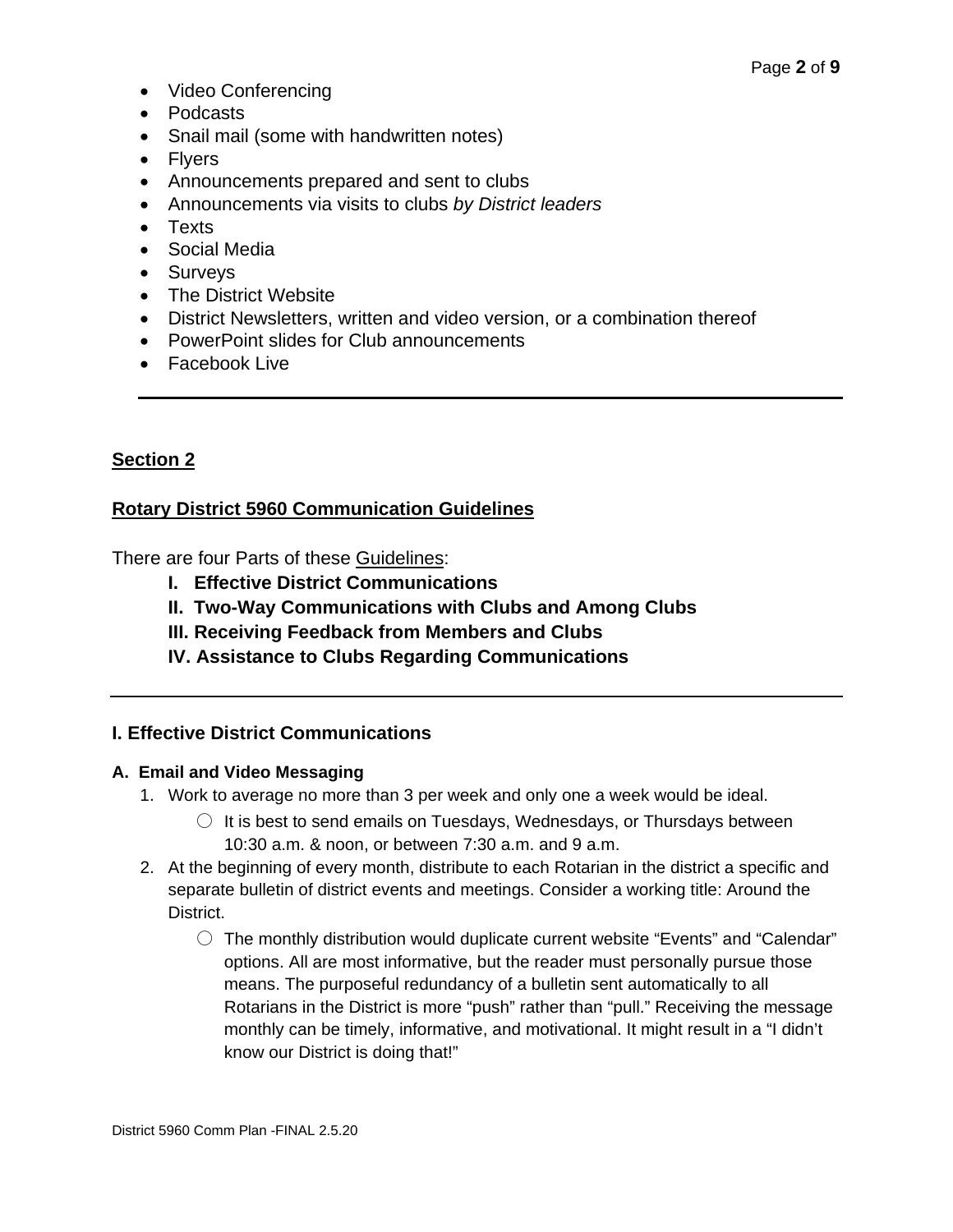Page **3** of **9**

4. When sending emails to 4 or more addressees, send the email to yourself on the "To" line and to the addressees on the "Bcc" line. This practice protects the emails (hence, privacy) of recipients.

## **B. Multi-channel Communications**

- 1. Use a multi-channel approach (Facebook, LinkedIn, etc.) to see what gets most traction and to create multiple hits
- 2. Hold social media training at district events to help Rotary and Rotaract clubs use social channels more effectively.
- 3. Identify and select what communication vehicle would work best; for example, email, video, or podcast, or a combination of them.
- 4. Provide electronic archives of online training events and other videos (webinars, blogs, important updates)
- 5. The District Governor, others in the District Governor line, and other District team leaders should use social media to highlight and recognize club activities. This promotes the Club(s), promotes the District's activity, and promotes the District helping the Club(s).

## **C. Newsletters**

- 1. District announcements should be in a format that can easily be copied and added to Clubs' newsletters.
- 2. The Governor should have a monthly e-newsletter, sent ideally on the first of each month. This e-newsletter should include a link to a short, 3-minute video.
- 3. E-newsletters, in whatever format, should be archived for 7 years on the district website.
- 4. Wherever possible, written communication should be readable on mobile devices.
- 5. All email communications should include opt-out option.

## **D. Social Get-Togethers**

There should be a mix of the types of District social events. Some should be family-friendly and alcohol-free. In all cases, events should be as culturally inclusive as possible.

## **E. Inclusion**

Consider including Club officers (not just Presidents) on District emails, when appropriate.

## **F. Calendar**

- 1. Use the Master Communication Calendar, in pdf format, accessible via the District Office.
- 2. Have an easy-to-access District Calendar that lives on the homepage of our website and lists key upcoming events with registrations links, as available. Clubs are responsible for providing registration links.

## **G. Publicizing that District Assistance and Advice Available**

It is important that District leaders make it known that district leaders and teams are available to assist and provide information to Clubs. This can be accomplished in many ways, ranging from personal contact with Club leaders to information published in emails and newsletters and from

District 5960 Comm Plan -FINAL 2.5.20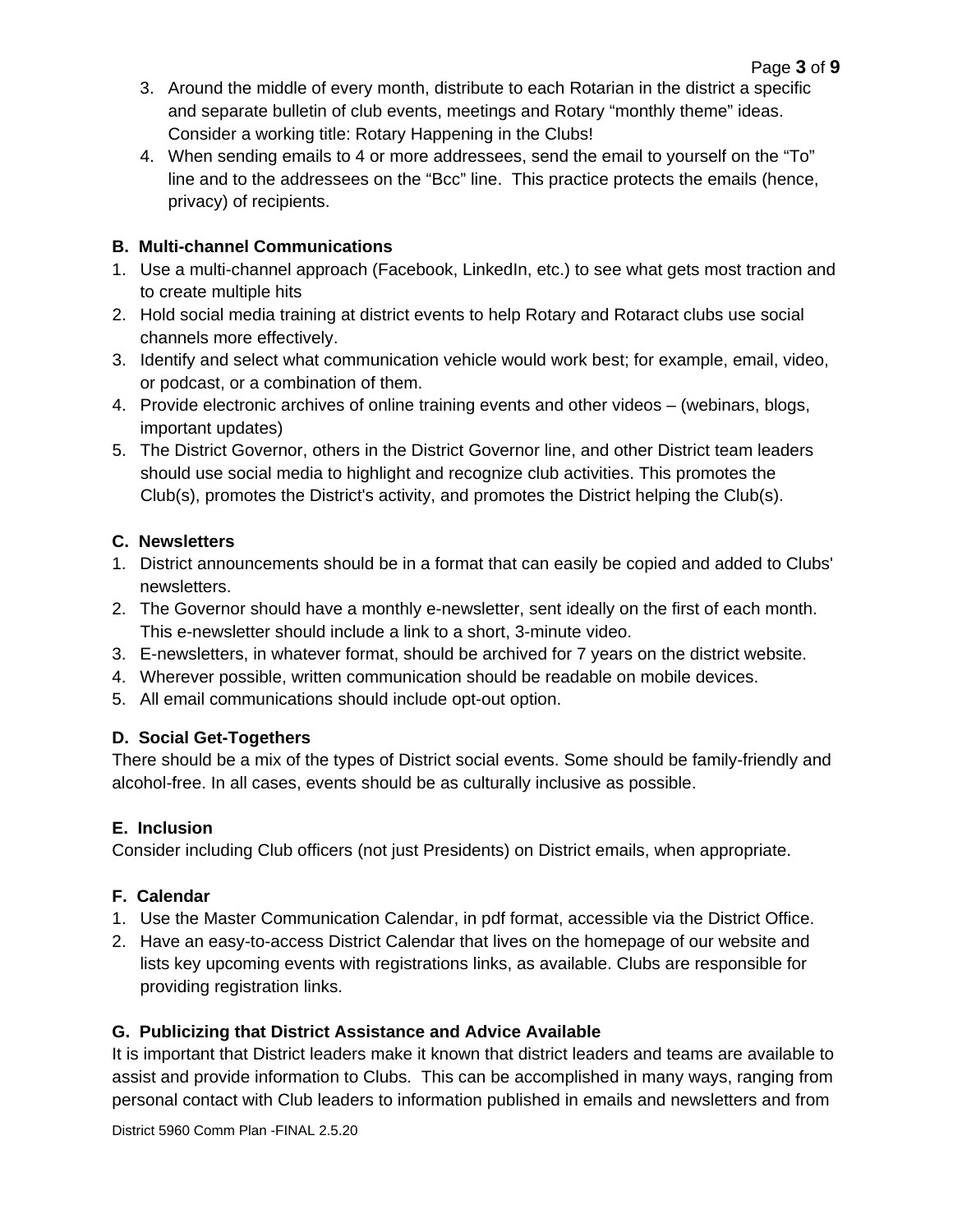## **H. Correct Use of Rotary Branding**

Special care must be taken to ensure that all District communications that use Rotary branding follow the requirements promulgated by Rotary International. The District needs to set the standard and serve as a model for our Clubs.

## **II. Two-Way Communications with Clubs and Among Clubs**

### **A. Club Connections**

- 1. Encourage mutual visits and interaction among clubs.
- 2. Build on the NCPETS model with quarterly leadership calls for club leaders facilitated by District leaders - perhaps even a half-year focus group or affinity groups around common themes (membership, club finances, goals, etc.)
- 3. Each Rotary year use the Rotary-wide District Training Assembly model.
- 4. Hold online meetings on topics of interest in the current year.
- 5. Facilitate joint meetings between clubs in an area with the aid of the Assistant Governor. Communication is significantly easier once members have met others from a neighboring club face-to-face.
- 6. Plan more joint meetings, to include service projects and social events.
- 7. Continue to develop the role of the Club Representatives on the District Board of Directors and Assistant Governors, fully defining the roles of each group and how they relate to each other.

#### **B. Newsletter**

Share challenges, successes, projects from clubs via newsletter with contact names (but not contact information which can otherwise be obtained via ClubRunner or the District Administrator) so that Clubs can connect directly with their peers. Archive this information on the website.

#### **C. Online and In-Person Meetings**

For time saving and convenience of members, use online meetings in lieu of in-person meetings, when that method of meeting will be effective for accomplishing the task at hand. When determining whether a meeting will be held online or in-person, consider the value of face-to-face, in-person meetings in developing working relationships and fostering dialogue and interaction.

#### **D. Targeted Information to Clubs**

1. Provide Club Presidents with information from the District that can be addressed or highlighted at board meetings.

2. Request each Club President to appoint a Rotarian in the Club who will be responsible to promote district activities at Club meetings and in Club newsletters or bulletins. Routinely provide a District Minute with information to be disseminated to this contact person.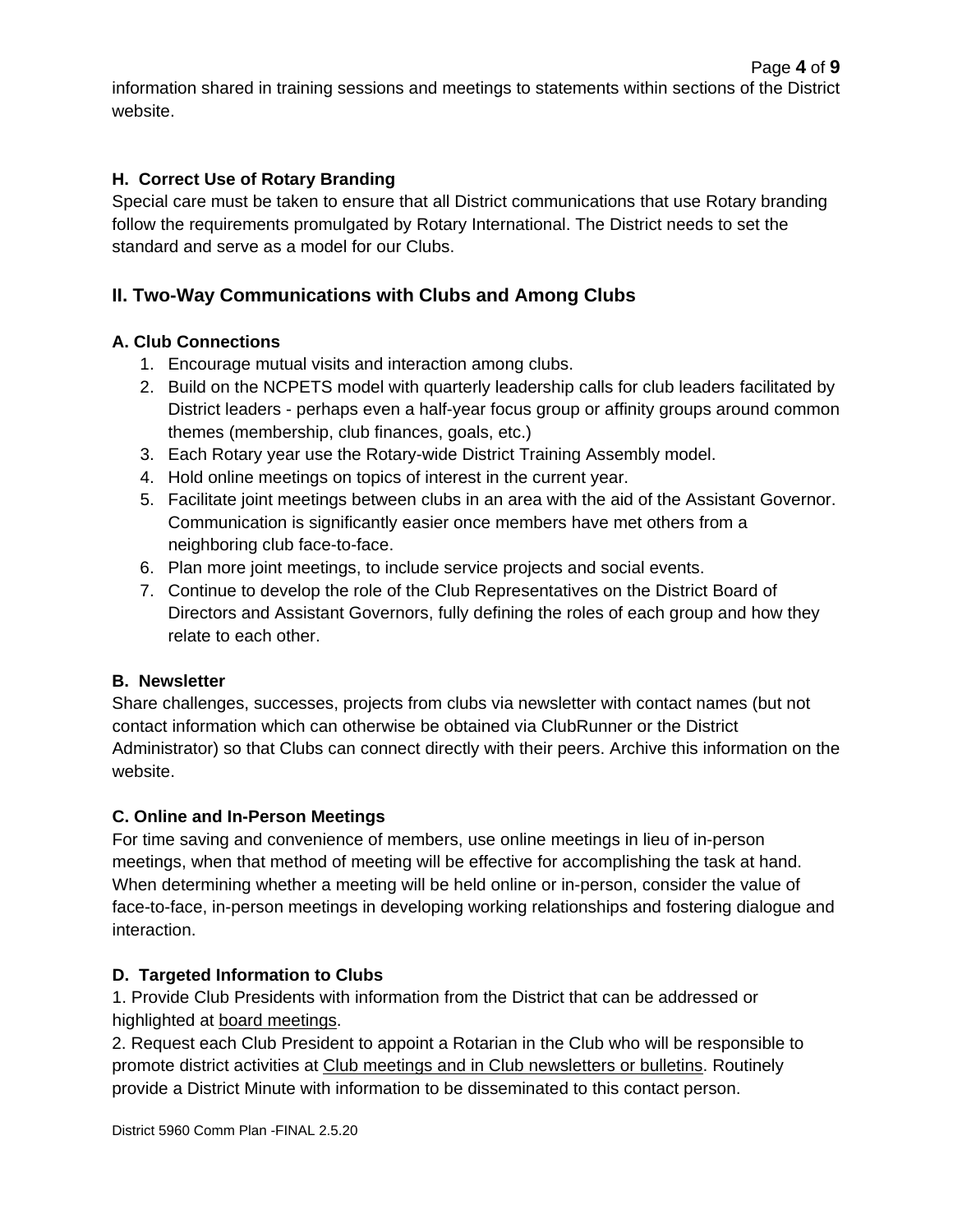## **III. Receiving Feedback from Members and Clubs**

#### **A. Surveys/Polls**

- 1. Short quarterly surveys should be sent to Club Presidents, Presidents-elect, Presidentselect nominees, Membership Chairs, Rotary Foundation Chairs, Public Image Chairs, and Club Secretaries (to include both volunteer and Club Executive Secretaries). Pick a specific topic, item, service, or event. For example, in a single-topic survey, research "Satisfaction Level with the District Website:"
	- $\circlearrowright$  Carefully chosen questions, constructed to pull out useful insight. Also include "current topics" such as Human Trafficking and matters before the Council on Legislation.
- 2. Assistant Governors and Board of Directors Representatives for Small, Medium, and Large Clubs should use informal information gathering in their work.
	- $\bigcirc$  Examples: "What do you think about..." and "What if?" should be routine questions and the responses should be passed on the District Governor and appropriate District Team Leaders.

#### **B. Club Newsletters**

The District Governor-elect at PETS and the District Administrator at the beginning of each Rotary year should ask clubs to forward newsletters to the District by sending them to these three email addresses:

- 1. [DG5960@googlegroups.com](mailto:DG5960@googlegroups.com) (That single email address will send the newsletters to the District Governor, the District Governor-elect, the District Governor Nominee, the District Governor Nominee Designate)
- 2. The District Administrator, [kathy.hughitt@rotary5960.org.](mailto:kathy.hughitt@rotary5960.org)
- 3. The District Public Image Team, PITeam@5960.link.

## **IV. Assistance to Clubs Regarding Communications**

#### **A. Topical Videos**

Produce and *keep current* videos containing information about Public Image, Membership, applying for grants, Fundraising, and other topics that can be accessed via the District Website for the purpose of being shared at Club meetings.

#### **B. Training Opportunities**

- 1. Create and conduct a standalone "Video Camp."
	- o Enable each Club to send two people to a "Let's Get Started with Video" workshop that includes hands-on learning that's accessible and comfortable for anyone with basic equipment, including a smartphone and/or tablet, and perhaps a selfie stick.
	- o Set an objective to share and learn basic tips: Learn to record, edit, and upload short (usually 2 minutes or less) videos.

District 5960 Comm Plan -FINAL 2.5.20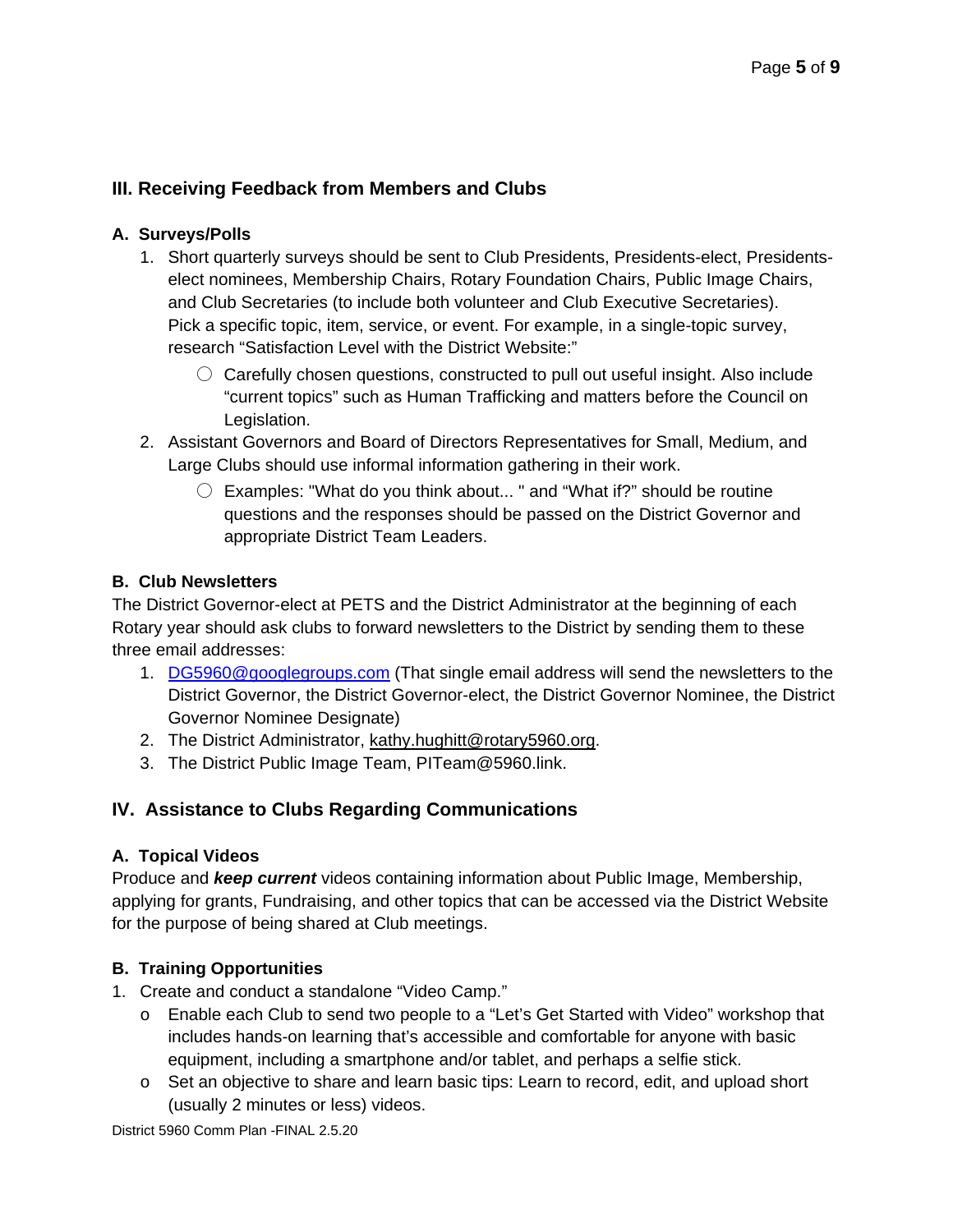- $\circ$  Empower participants to take on video projects confidently. They will leave the workshop with 1) ideas for Club use, and 2) enthusiasm to share tips with their Club members.
- 2. Provide training to Clubs about communication at District events, such as Midterm, Conference of Clubs, and the District Training Assembly.
- 3. Solicit information from Clubs about communications methods that work for them and share those ideas with other Clubs. Examples of ways to do this:
	- At One Rotary Summits
	- $\bigcirc$  At breakouts at the Conference of Clubs and other District events
	- Via Team Leaders and Team Members observations
	- $\circlearrowright$  Using surveys (see III-A above)

### **C. Correct Use of Rotary Branding**

The District must be proactive in assisting Clubs in understanding the proper and effective uses of the Rotary Mark of Excellence (i.e. Rotary Wheel) and the various Rotary Masterbrand Signature requirements, both for external and internal Public Image purposes.

## **Section 3**

## **Rotary District 5960 Communication Protocols**

### **I. [www.rotary5960.org](http://www.rotary5960.org/)**

- A. Keeping up to date on [www.rotary5960.org.](http://www.rotary5960.org/)
	- 1. Have a Website Team with a Team Leader, who will also be a member of the PI Team, and at least two other members on this Team.
	- 2. Responsibilities
		- o Monitor and update website monthly.
		- o Keep current by removing old information and replacing with new materials.
		- o Working with Program Team Leaders to send information into District.
		- o Home Page: 9 stories Create fillers (other programs, RI updates, District events).
		- o Update Home Page Photos at least twice per year with District photos including the latest photos from the District People of Action photo contest.
		- o Ads Work to have Ads on our website, however, have an establish campaign program offering which includes standards and a contract with the sponsors.
		- o Outreach to teams for website content.
		- o Home Page Stories People of Action (POA) and Awards Press articles on D5960 with links.
	- 3.The Website Team should continually ask the question: "How can we educate the District Teams to use the website to promote what they're doing?"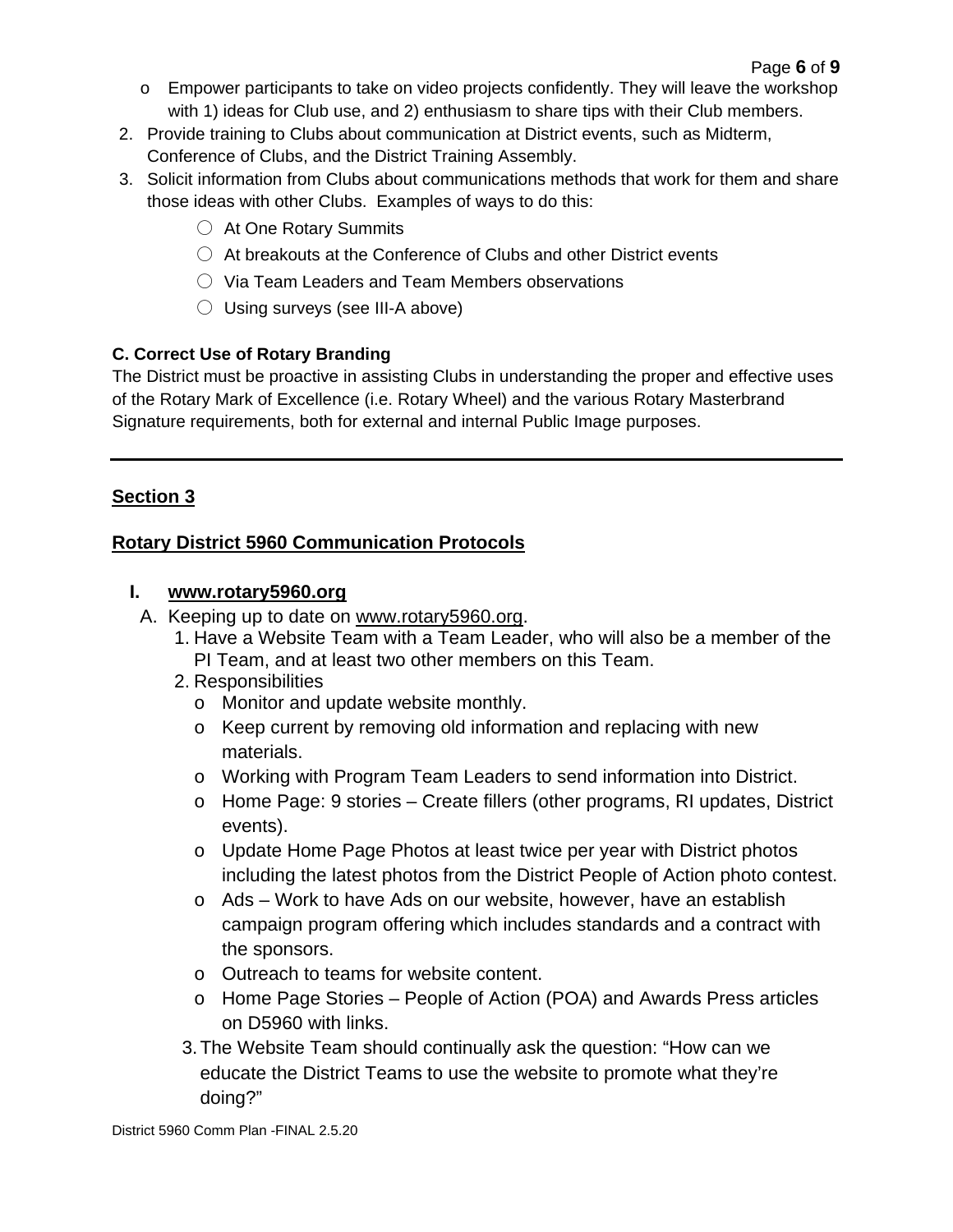- 4. Submissions
	- o Entries need to follow the 4-Way Test. Being "United and not Divided." No political or religious submissions.
	- o Submit to Website Team and District Office Administrator
	- o Innovations and changes will be made only by the District Administrator or District Web Team Leader.

## **B. Midwest Rotary Website. [www.rotarymidwest.org](http://www.rotarymidwest.org/)**

- 1. A joint cooperative website with Districts 5580 and 5950 to promote statewide initiatives and projects.
- 2. Submissions
	- o Entries need to follow the 4-Way Test. Being "United and not Divided." No political or religious submissions.

## **C. Website content vs. Social Media**

- 1. Website supports members and their Clubs, as well as serves as a resource for public information.
	- o Informative calendar events page, etc.
	- o Learning
	- o Resources
	- o Celebratory District news (awards, good things)
- 2. Social Media: Promoting Club and District events to Rotarians and to the public. Social Media is used as a tool to promote awareness of Rotary Clubs and Rotary Projects.
	- o Fundraisers
	- o People of Action Photos
	- o Facebook Live Club meetings and events
	- o Club and District project promotions

## **D. Mass Communication Protocols**

Goal: reach District members with information effectively

- 1. Emails to District Leaders and Membership
	- o Emails will be sent by the District Office Administrator via Club Runner Communication or District Office Administrator's Outlook.
	- o **Exceptions:**
		- When additional promotions from event coordinators are deemed more effective to promote their event.
		- District Governor line needs to reach out to Club and District leadership
- 2. Suggested Email Body Format

To be sent: (Intended recipients)

Date to be sent: